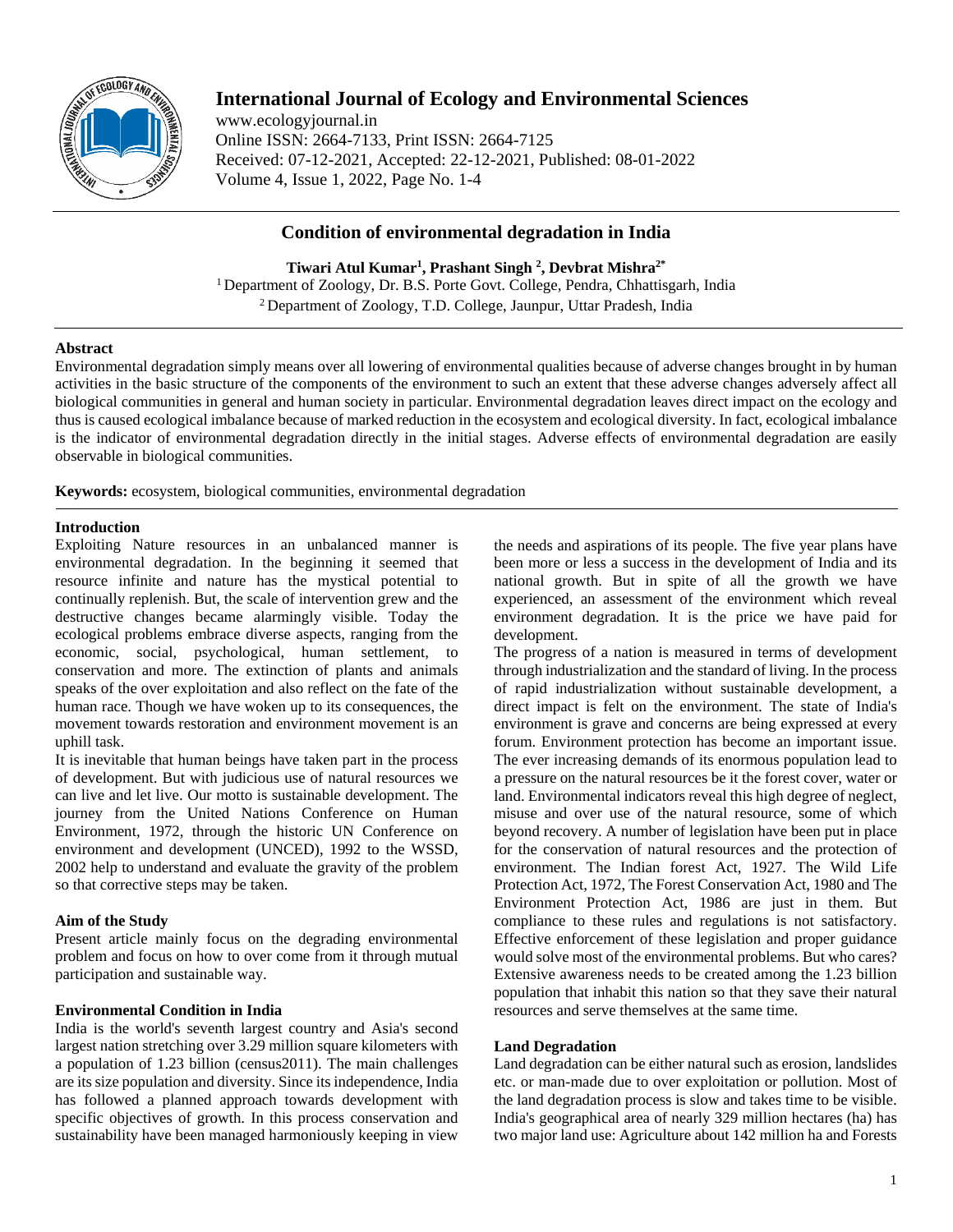about 63.7 million ha which includes both dense as well as open forest.

Large tracts of grassland, pastures, fallow land and in land waters regimes comprise of the rest of the land area. Of the 329 million hectare about 175 million hectare are considered to be degraded due to erosions, deforestation, over grazing, mining and irregular developmental activities. It has been estimated that more than 5000 million tons of topsoil are eroded every year. About 20 percent of the reported area has become a wasteland. Salinity, barren and rocky areas and water logged patches are inherent problems of land degradation.

One of the reasons for the land degradation is the extensive application of fertilizers for better yield and chemical pesticides for plant protection. The over use of nutrients from the soil also degrades the land at a faster rate. Today bio-pesticide is being explored and used to evade the harmful and toxic effects of the chemical pesticides. Natural organic manure is being applied in place of the chemical fertilizers. Bio-farming in general has been found to be an effective solution for combating with the land degradation process.

Indiscriminate disposal of untreated industrial wastes on land also leads to the degradation of land and contamination of soil. Wastes generated from industries are invariably dumped on land without realizing the consequences. The toxic and hazardous constituents leaching out of the waste dumpsite or a blast due to violent reaction of non-compatible wastes at the dump site are witnessed frequently. What is not visible however is their reversible damage to the soil and the water table that carries the effect of the wastes far and in term leads to death of plants Animal and Human being. Heavy metal accumulation in vegetables and crops through irrigation with contaminated water sources has become a serious problem responsible for causing devastating effects on consumer health (Kumar V., Thakur R.K., & Kumar P. 2019b)<sup>[7]</sup>.

#### **Forest Cover**

About one fifth of the total land area of India is under Forest Cover. About 37 million ha comprises of dense forests while about 25 million ha is open forest. By and large forests livelihood for those living in forest fringes especially the tribal community and the rural population draw their resources form the forest.

The environmental benefits derived from the forests are innumerable. Besides being a stable ecosystem which harbors variety of plants and animals, forests provide for the conservation of biological diversity and preservation of the valuable gene pool. Other benefits include water shed protection, purification of runoff and a large carbon sink. It also provides recreational service and adds aesthetic value.

Deforestation has been one of the major reasons for diminishing forest cover leading to land degradation and loss of biological diversity. Annual withdrawal of forest products such as timber, fuel wood, and fodder, medicinal and economically valuable plant is much beyond the carrying capacity of the forest. It has been estimated that 235 million cubic meters of forests are being denuded against sustainable capacity of 48 million cubic meters amounting to five times the sustainable capacity. The Indian Forests Act, 1927 and Forest (Conservation) Act, 1980 framed laws that were to protect the forests from being destroyed.

The notification of the protected areas such as the National Parks and Sanctuaries prevent the removal of forest resources from these areas. This has been the major step towards the protection

of the forest resources. There are 89 National parks and 497 Wild Life Sanctuaries notified so far. An area of 1.56 lakh square kilometer has been demarcated as protected area. Apart from this the Tiger Reserves and Elephant Reserves provide protection for these animals. The National Forest Policy 1998 envisages people's involvement in the development and protection of forests. The forests used as a source of fuel wood and fodder for the local community that in turn will provide for the necessary sustenance and prevention of use of forest resources.

#### **Loss of Bio-Diversity**

The expansion of agricultural activity produce more food has been identified as one of the main reasons for losing our biological reserves. Biological diversity depends on its natural surroundings for its survival and disturbing it may lead to its extension. The other major factor that leads to loss of biodiversity is the impoundment of land for mining and other developmental projects. The exploitation and loss of habitat have led to the extinction, endangerment and threats to 1500 medicinal plants species of plants and animals.

#### **Waste Disposal**

One of the major burdens on environment is the waste generated from various human activities. These wastes require disposal and thus places stress on the environment. Wastes can be broadly classified into hazardous and non-hazardous wastes. Exponential growth of chemical industries and production of variety of chemicals has led to the release of the huge quantities of wastes into the form of solids, liquids and gases. A substantial amount of these wastes are potentially hazardous to the environment and to all living organisms including humans. Owing to the indiscriminate discharge of these wastes on land and water bodies, large number of toxic compounds, hitherto unknown has been detected in the sewage and water supplies. Potential risk to human health due to contamination of surface and ground water supply has been invariably linked with the chemical leaching of hazardous wastes from dumpsites. Diseases and chemical poisoning missed such as cyanide, mercury poising etc. may wipe out communities altogether. While other impacts of contaminated food and water, such as cardiac abnormalities, cancer and genetic disorders can affect us insidiously. It has been estimated that 4.4 million tonnes of hazardous wastes are generated in India every year. Unless and until technologies are improved to reduce waste generation and appropriate treatment and safe disposal practices are followed, the adverse effects will aggravate day by day. The waste generated from hospitals and medical health institutions are a major source of environmental and public health problems requiring safe handling and secured disposal.The primary cause of environmental degradation in India are attribute to the rapid growth of population in combination with economic development and over use of natural resources (Rajiv Chopra 2016)<sup>[5]</sup>.

The waste generated in these institutions essentially comprise of solid and liquid wastes. It has been estimated that more than 80- 85 percent of the waste generated in the hospitals are not hazardous, while the rest 15-20 percent are hazardous and/or infections. The waste stream from medical institutions may contain live pathogens and thus needs special treatment and disposal. In stressed country like ours the indiscriminate disposal of wastes generated from medical institutions can have serious repercussions and also lead to epidemics. The climate and the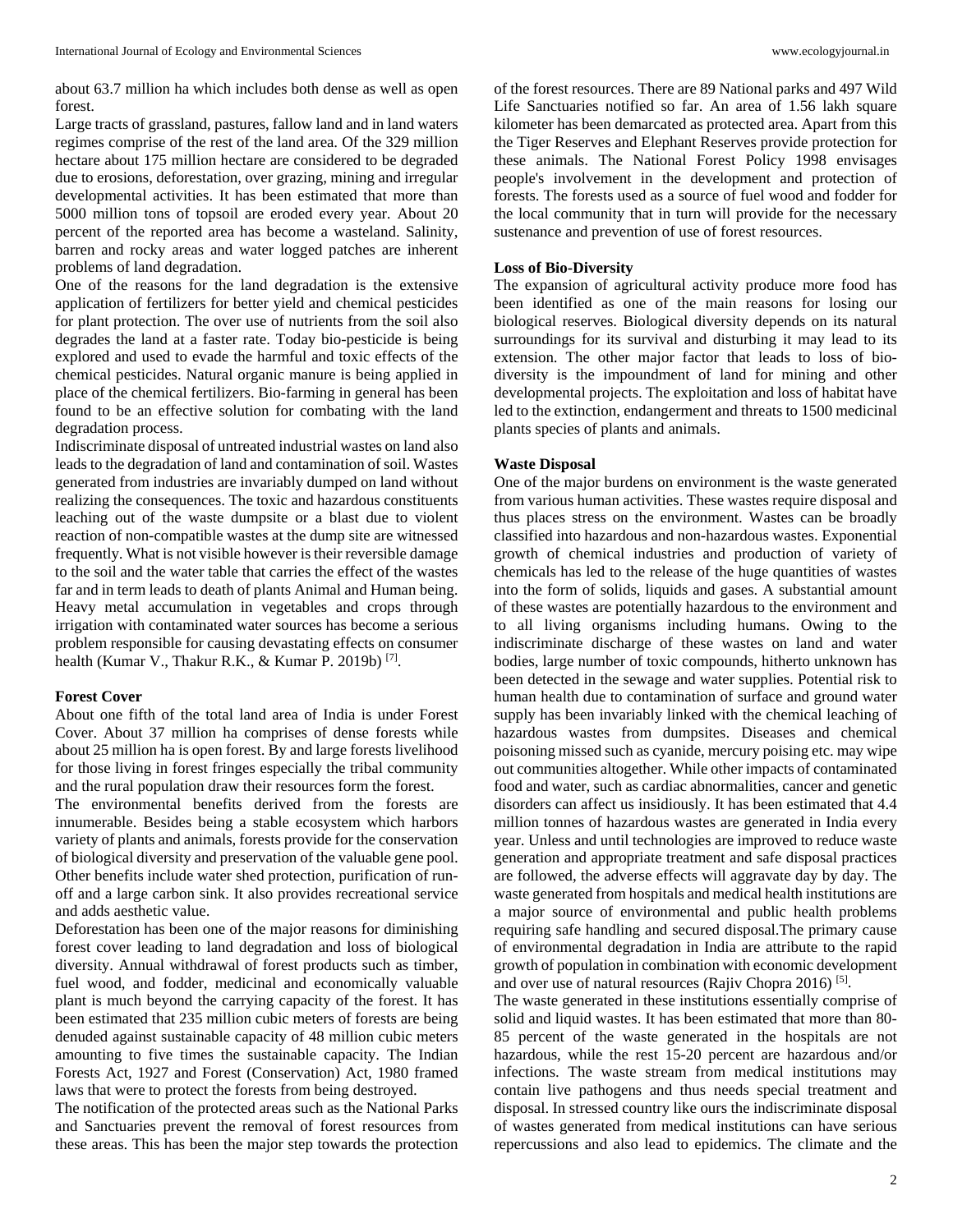organic constituents in the waste provide suitable substrate for the pathogens to grow and multiply. The amount of waste generated in hospital and medical institutions is increasing with the disposable items or single use items. Most of the glass used in the medical profession has now been replaced by plastic viz. syringes, intravenous pouches, catheters, medicine containers and wrappers. The glass items used earlier were sterilized and reused, while the plastic replacement is not fit for reuse thus requires disposal.

## **Water Pollution**

India's water resources comprise of 113 river basins of which 14 are major basins accounting for 80 percent of water resources. Large-scale diversions, increased human and industrial activities along the banks of the rivers have made most of the rivers polluted rendering them unfit for designated use. The river pollution may be due to point source discharges such as sewage and industrial effluents, which contain organic pollutants, chemicals and heavy metals. While the non-point source of pollution such as run-off from agriculture and irrigated land, leaching from waste dump sites, open defecation areas also contributes to the pollution load significantly. The water qualitymonitoring programme was started in 1976 so on after the Water Prevention and Control of Pollution Act, 1974 was brought into force.

This programme has been able to keep as check on the water quality in the various water bodies. The Ganga Action Plan (GAP) was evolved as a model for assessing the pollution loads on river and to plan the pollution abatement work.Microbe contamination og ground water due to sewage outfalls and high concentration of nutrients in marine and coastal water due to agricultural runoff are among the most serious threats (Swati Tyagi, Neelam Garg and Rajan Paudel, 2014)<sup>[6]</sup>. The National River Conservation Plan (NRCP) has been launched to provide planned programme for the conservation of all rivers in the country. A National River Conservation Directorate has been set up. A collective effort of the Government, researchers local bodies the public and NGO's is being together to clean up the rivers, previous pollution and provide adequate water resources. The water quality assessment indicate organic and bacteria contaminants to be the critical aquatic pollutants from domestic waste water. On the other hand industrial effluents contribute mainly to the dissolved chemical load, suspended particulate and heavy metal content in the water. They are as having high load on pollution in the water bodies and on land are identified as 'critically polluted areas' and future individual activity in these areas is prohibited.

#### **Air Pollution**

Toxic emissions are the potential of air pollution leading to degradation of atmosphere and the air we breathe. The factors contribute to the air pollution are but essentially it is the proliferation of industries, growing increasing traffic, rapid development and level so energy consumption. The visible increase in the population places an additional load on the environment by contributing Green House Gas emissions. Through contributes only 5 percent of the Global CHG compared to 60 percent of developed countries, the uncontrolled growth particular population may lead to many fold increase in this emission. There has been world- wide concern about increase in

the emissions of Green House Gases (Gs) from human activities such as power generation, industrial emission and deforestation. Naturally occurring GHG comprises essentially of carbondioxide (CO2) methane (CH4) and oxides of Nitrogen (N2O) which trap the radiation emitted by the earth, leading to rise in temperature of the earth's surface. This in turn affects the precipitation pattern and raises the sea level due to glacial melt. Climate change is determined by the total stock of GHG in the atmosphere and annual emissions of GHG.

The release of ozone depleting substances (ODS) into the atmosphere also aids in degradation of the environment. The ozone layer in the stratosphere is at risk from compounds containing different combinations of chlorine, fluorine, bromine, carbon and hydrogen. These compounds used in refrigeration, aerosol propellants, foam blowing, industrial solvents and more, react with the stratospheric ozone forming a black hole that allows the penetration of the sun's harmful UV rays. Recent findings, however indicate a global decrease in ODS and reduction in the black hole.

#### **Findings**

Some of the finding through this article is as follows.

- 1. Development of pollution feet technologies
- 2. How to reduce the exploitation of natural resources
- 3. Large scale effort to replenish the depleted forests through afforestation,
- 4. To limit the use of chemical fertilizers, pesticides and insecticides and to increase the use of natural fertilizers.
- 5. To heal the degraded land caused by rill and gully erosion.
- 6. To limit the production of those items (Such as refrigerators, air conditioners etc. and cosmetic goods) which release ozone depleting gases like chlorofluorocarbons halos etc.
- 7. To limit the use of hydrocarbons to reduce their lease of greenhouse gases like (Co2),
- 8. To stop the production of nuclear weapons.'
- 9. To educate the people about the environment etc.

#### **Conclusion**

Environmental Degradation is a global phenomenon and is being addressed under various international conventions of the United Nations Environment Programme (UNEP). The trans boundary movement of chemicals, wastes, emissions, etc. is an area of great concern. UNCED Agenda 21 was to prepare the world to face the 21 st century and the same has been reinforced in the WSSD towards a world order for Sustainable Development. Retrospection is important if we wish to make corrections. It is never too late to begin the process of remediation and recovery. The damage done so far to the environment would appear minor only if steps are taken to rectify the same without any further delay. A planned sustainable development for the future would usher in a new era.

#### **References**

- 1. Singh G. Environmental deterioration of India cause & control New Delhi, Agricode Pub, 1991.
- 2. Nag P. Environment Perception in Singh, H.H. (ed) Geography & Environment. Issue and Challenges, New Delhi.